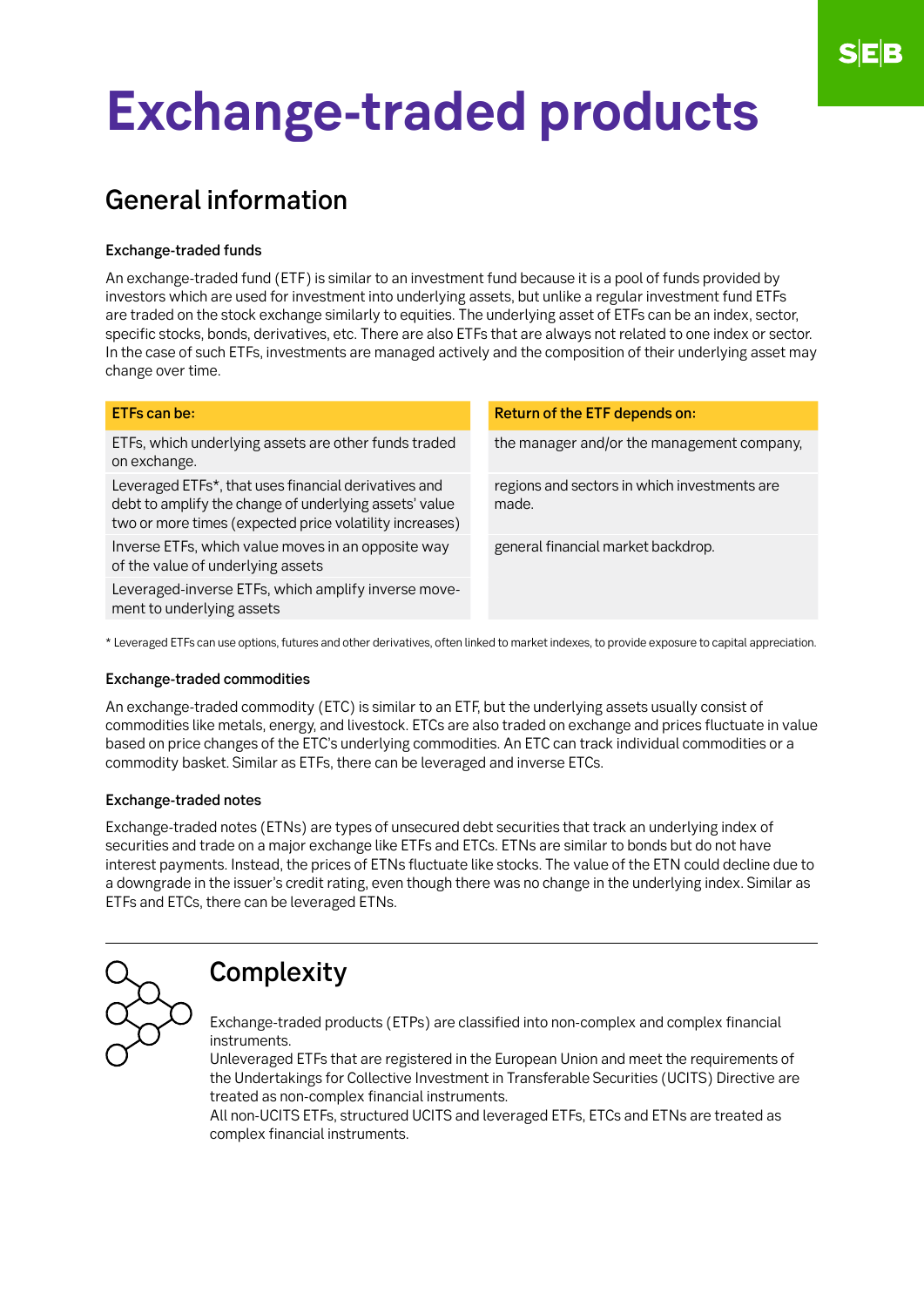

### Value

With an ETP an investor can gain to a larger or smaller extent a diversified exposure to a broad market, asset class and market sector or investment style. When buying an ETP an investors gets the diversification of an index as well as the ability to sell short and buy on margin. Unlike regular funds, ETPs have no entry or exit fees and equities transactions service charges apply when trading, also ETPs usually have lower total expense ratio compared to mutual funds. For leveraged ETPs this ratio is ussually higher compared to ETPs without leverage. ETP can make regular pay-outs, depending on the ETP's underlying assets.

ETPs are valued as mutual funds using net asset value (NAV) formula. Its value can change during the investment period and can be lower or higher compared to the amount initially invested depending on the market conditions. Selling and buying could be done only through major exchange market at any time on trading day. The system with bid and ask price is the same as it is for stocks.



## Risks

ETP does not guarantee a rate of return. The higher the possible return is, higher the risk of losing possibly even substantial part of initial investment. ETPs can be constructed in different ways and this affects their risk levels.

Security's past performance is not a reliable indicator of future performance (if the return on investments is positive at one time, there is no guarantee that it will remain such in future), but it can help to assess a ETP's volatility over time.

Market risk is a risk that the client suffers losses due to overall adverse price movements in the securities market or in a certain area thereof. Adverse price movements may be caused, for instance, by poor economic indicators of the relevant state or branch of the economy, unstable economic environment, unstable securities market, etc.

Interest risk is related to the market risk and lies in the fact that the client may suffer losses from adverse developments on the market, which may be manifested in changes in interest rates, interest rate volatility, interest rate gap between investment objects of different risk levels, early repayment of debts, etc. This risk is related to ETPs that are investing into bonds.

Foreign currency risk In the case of investments denominated in a foreign currency there is a risk that the client suffers losses on such investments due to unfavourable changes in the exchange rates of various currencies.

Issuer risk refers to the possibility that the value of the instrument may significantly fall due to management company's default in management. ETPs issued and registered outside European Union might be more risky because of different legislation requirements.

Liquidity risk is associated with the market risk and lies primarily in the fact that the client may suffer losses due to absence of liquidity in the respective regulated market, which impedes the sale of securities at the time desired by the client or the securities cannot be sold at a price close to the market price or at a price desired by the client. Despite of underlying assets and those liquidities, ETPs may become in some situation illiquid and therefore selling, buying or redeeming can be complicated or impossible. It is also complicated or impossible to buy, sell or redeem shares of ETPs close to net value level. The possibility to sell ETPs is not guaranteed.